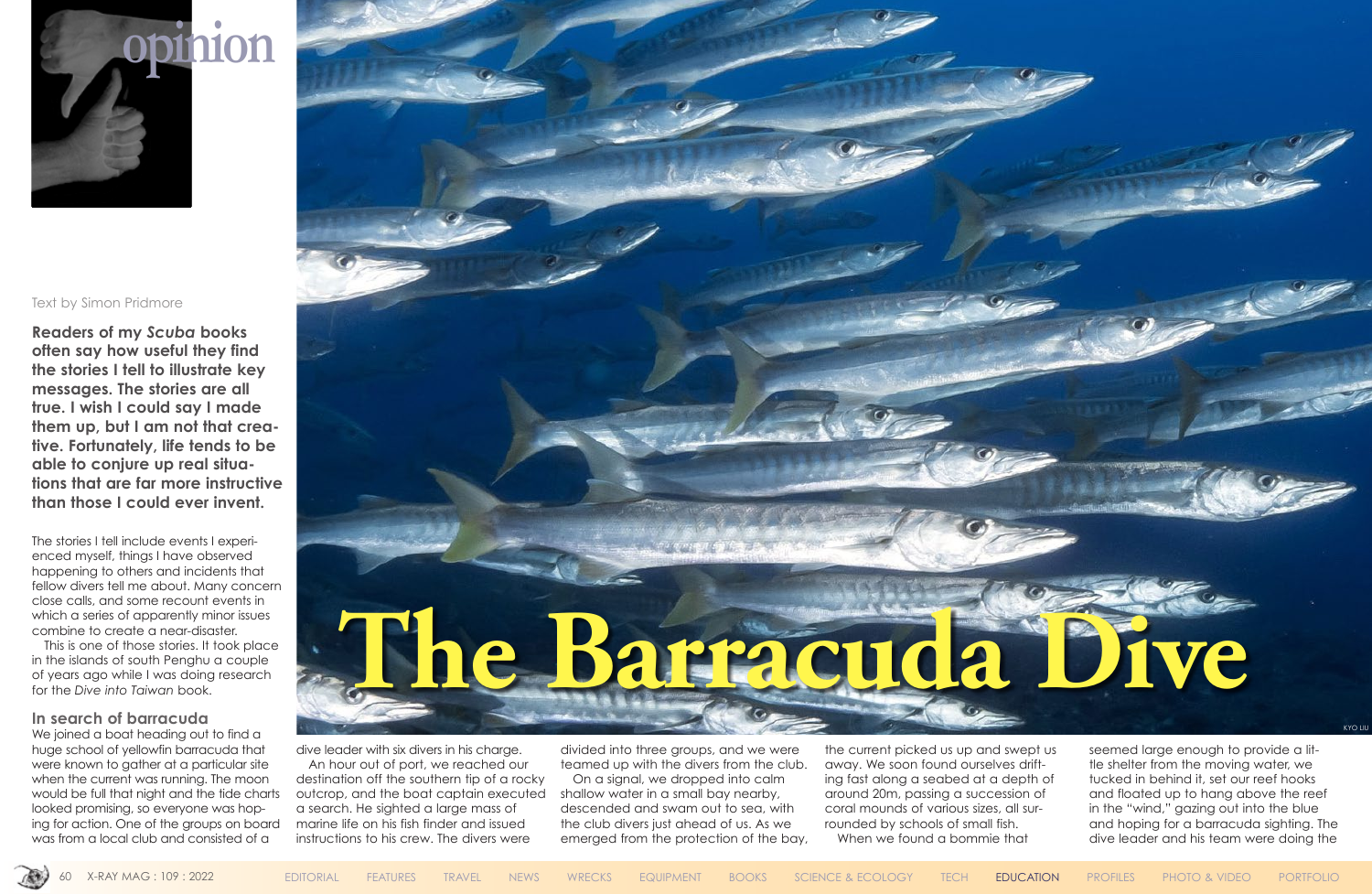

same thing above a larger bommie a few metres away.

After 20 minutes or so, a rotating school of a couple of hundred barracuda appeared in the distance. The mass of long, silver, yellow-tailed, chevroned, sharp-toothed predators approached and started circling around us. It felt like

we were in the vortex of a cyclone, the eye of a fish storm. We hit the shoot button on our cameras and got some great video as the barracuda came close enough to touch, sometimes obscuring our vision of the reef completely.

Eventually, the school moved away. We glanced over at the dive leader and his

> team. They unhooked from the reef and started to drift again. We followed their example. Who knows? Maybe we would come across the barracuda again?

### **Ascending pair**

Then, we saw two members of the team start to ascend. We guessed they might be low on air, due to a combination of the excitement and the effort of staying balanced on the end of their reef hook lines in the face of the current.

We watched from above, finning steadily to stay in place above them. This time, the barracuda did not stay long, and we saw the two divers begin to ascend again. One kept looking at his pressure gauge. The dive leader appeared, swam over to the anxious diver and, after a brief exchange of signals, they started sharing air and began to ascend slowly together. The dive leader kept looking over at the second diver, evidently concerned but powerless to help.

The dive leader did not seem to have noticed, so we glanced at each other and moved a little closer to the ascending pair, prepared to lend help if necessary. At the same time, we noticed that the seabed was falling away and guessed that the bommies below were now at around 25 to 30m. We had no desire to go any deeper at this point in the dive. We had seen what we came to see.

Then the school of barracuda returned, swimming around us again as we drifted serenely along in midwater. However, the two divers who had broken away from their team immediately dropped to the seabed when they saw the barracuda come back, presumably so they would have a more stable platform to take pictures from. They were both breathing heavily as they struggled to redeploy their reef hooks and get into position. They were both generating an almost constant stream of bubbles.

When his country needed him most, Palauan Francis Toribiong came along and helped the Pacific island nation find its place in the world and become an independent, forward-looking 20th century state. And he achieved this, improbably, via the sport of scuba diving.This is the inspiring tale of an absolutely unique life, written by Simon Pridmore and illustrated with images of the beautiful islands of

#### **Second diver**

We approached the second diver and

signalled to ask if he was all right. The diver replied OK, but we were dubious and decided to stay close by. Nevertheless, we were still not close enough to do anything when he suddenly started heading for the surface, apparently out of control. All we could do was hope that he would manage to arrest his ascent before he hit the surface.

This he did, by deflating his BCD. Then he reached for his delayed surface maker buoy (DSMB). Good, we thought, he will now do a safety stop, then go up.

Unfortunately, the diver seemed to be having difficulty attaching a small reel to his DSMB and was concentrating so much on sorting it out that he did not notice that he was descending again, and fast. He must have just emptied his BCD completely. We were at about 13m when he came plummeting past us, heading quickly back towards the seabed. Finally, he got his reel attached, added air to his BCD to halt his fall and started inflating his DSMB. Having inflated

# **A New Book from Simon Pridmore**



Toribiong was born poor, had no academic leanings and no talent for diplomacy. Yet he was driven to succeed by a combination of duty, faith, a deep-seated determination to do the right thing and an absolute refusal ever to compromise his values. And, as well as all that, he was Palau's first ever parachutist—known by islanders as "the Palauan who fell from the sky." In giving



Simon Pridmore

him this title, people were speaking both literally and figuratively.

Toribiong was so completely different from all of his contemporaries in terms of his demeanor, his ambitions and his vision, that it was as if he had come from outer space. Palau had never seen anybody quite like him and there was no historical precedent for what he did. He had no opera[tio](https://www.amazon.com/Simon-Pridmore/dp/B08BVWT9XZ/ref=sr_1_1?crid=32RO3SPMFS6P2&dchild=1&keywords=the+diver+who+fell+from+the+sky&qid=1595508022&sprefix=the+diver+who+%2Caps%2C214&sr=8-1)ns manual to consult and no examples to follow. He wrote his own life.

Toribiong was the first Palauan ever to seek and seize the international narrative. No Palauan, in any context or field, had previously thought to go out into the world and say: "This is Palau what we have is wonderful. Come and see!" This is his astonishing story.

Available in paperback or ebook on: **[Amazon,](https://www.amazon.com/Simon-Pridmore/dp/B08BVWT9XZ/ref=sr_1_1?crid=32RO3SPMFS6P2&dchild=1&keywords=the+diver+who+fell+from+the+sky&qid=1595508022&sprefix=the+diver+who+%2Caps%2C214&sr=8-1) [Apple](https://books.apple.com/us/book/id1520959772), [GooglePlay](https://play.google.com/store/books/details?id=hortDwAAQBAJ)** and **[Kobo](https://www.kobo.com/ww/en/ebook/the-diver-who-fell-from-the-sky)**